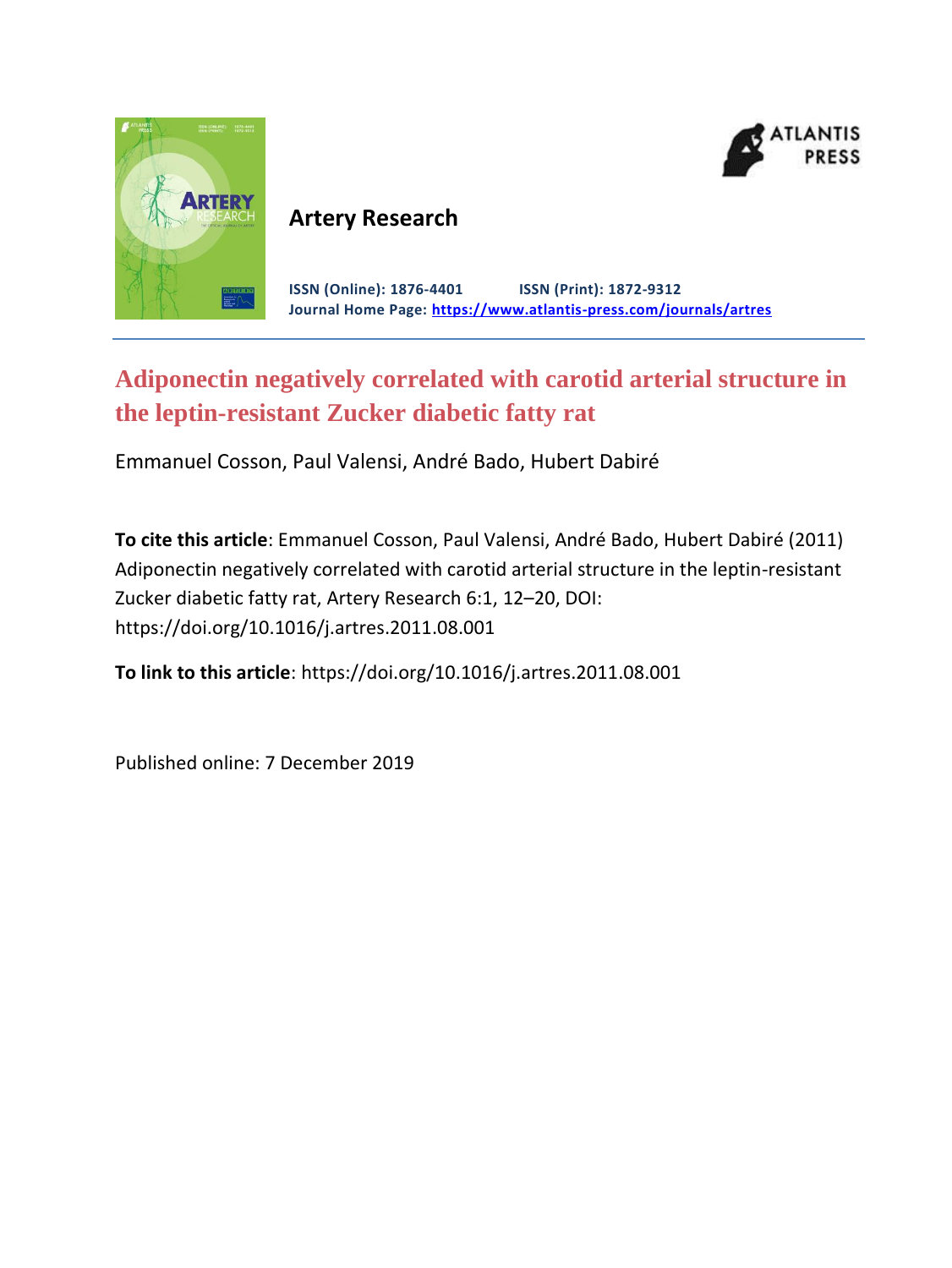

# Adiponectin negatively correlated with carotid arterial structure in the leptin-resistant Zucker diabetic fatty rat

Emmanuel Cosson <sup>a,b,c</sup>, Paul Valensi <sup>b,c</sup>, André Bado <sup>d</sup>, Hubert Dabiré <sup>a,</sup>\*

<sup>a</sup> INSERM U 955, Eq03 — IMRB, ENVA - Bâtiment Ferrando, 7 Avenue du Général de Gaulle, Maisons-Alfort F-94704, France<br><sup>b</sup> Paris-Nord University, Laboratory of Nutrition, Metabolic Diseases and Cardiovascular Prevention, C Bobigny 93140, France

 $c$ AP-HP, Department of Endocrinology-Diabetology-Nutrition, Jean Verdier Hospital, Bondy 93140, France  $d$  INSERM U773, CRB3 – Equipe 2, Paris 75890, France

Received 22 June 2011; received in revised form 29 July 2011; accepted 1 August 2011 Available online 19 August 2011

| <b>KEYWORDS</b>         | Background: Despite adipocytokines are implicated in arterial hemodynamic and<br>Abstract               |
|-------------------------|---------------------------------------------------------------------------------------------------------|
| Leptin;                 | stiffness, their effects on arterial histomorphometry remain poorly explored. The aim of the            |
| Adiponectin;            | present study was to evaluate, in Zucker Diabetic Fatty (ZDF) rats, a model of type 2 diabetes          |
| Luminal cross-sectional | with leptin resistance, carotid arterial structural changes and their determinants, with special        |
| area;                   | focus on adiponectin and leptin.                                                                        |
| Medial cross-sectional  | Methods: Proximal aortic blood pressure (BP) was measured in conscious ZDF rats ( $n = 6-8$ )           |
| area;                   | and their Lean controls ( $n = 6-8$ ) at 6, 12 and 24 weeks. The contralateral carotid was har-         |
| Wall stress;            | vested and fixed at the mean BP for histomorphometric quantification.                                   |
| Zucker diabetic fatty   | Results: Mean BP was similar in both strains and increased with age ( $p < 0.001$ ). Medial thick-      |
| rats                    | ness, luminal cross-sectional area (LCSA), medial cross-sectional area (MCSA) and wall stress           |
|                         | (WS) increased with age ( $p < 0.001$ ). LCSA and WS were higher in Lean than in ZDF rats               |
|                         | ( $p < 0.001$ for both). Leptin levels were higher in ZDF than in Lean rats ( $p < 0.001$ ) but re-     |
|                         | mained unchanged during development in ZDF rats. Adiponectin levels decreased with age                  |
|                         | in ZDF rats ( $p < 0.001$ ) but remained unchanged in Lean rats. In all rats, adiponectin negatively    |
|                         | correlated with medial thickness ( $r = -0.50$ , $p < 0.01$ ), LCSA ( $r = -0.64$ , $p < 0.001$ ), MCSA |
|                         | $(r = -0.59, p < 0.001)$ and WS $(r = -0.43, p < 0.05)$ . These correlations were significant           |
|                         | ( $p < 0.001$ ) in ZDF rats considered separately ( $r = -0.73$ , $r = -0.87$ , $r = -0.83$ and $r =$   |
|                         | $-0.79$ , respectively) but not in Lean rats; independently of mean BP and age after stepwise           |
|                         | regression analyses.                                                                                    |

Abbreviations: BP, blood pressure; Di, mean internal diameter; EP, external perimeter; h, medial thickness; IMT, intima-media thickness; IP, internal perimeter; LCSA, luminal cross-sectional area; MBP, mean BP; MCSA, medial cross sectional area; R/h, radius/medial thickness ratio; WS, wall stress; ZDF, Zucker Diabetic Fatty.

\* Corresponding author. Tel.:  $+33$  1 43 96 73 87; fax:  $+33$  1 43 96 73 99.

E-mail addresses: [hdabire@vet-alfort.fr,](mailto:hdabire@vet-alfort.fr) [hubert.dabire@inserm.fr](mailto:hubert.dabire@inserm.fr) (H. Dabiré).

1872-9312/\$ - see front matter @ 2011 Association for Research into Arterial Structure and Physiology. Published by Elsevier B.V. All rights reserved.

doi[:10.1016/j.artres.2011.08.001](http://dx.doi.org/10.1016/j.artres.2011.08.001)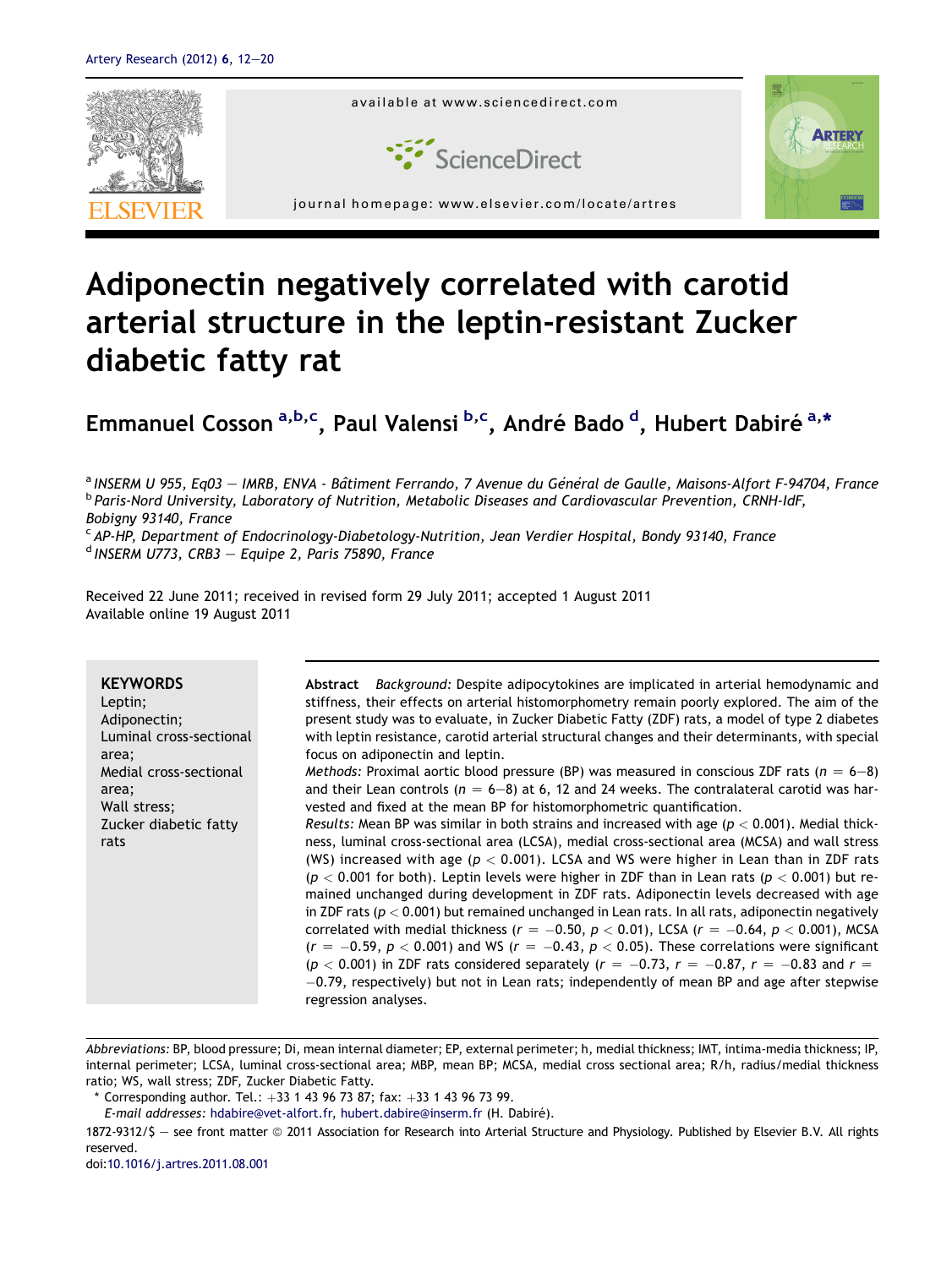Conclusion: These associations suggest a protective role for adiponectin against arterial wall thickening and wall stress. However for causal relation, further investigation is needed. ª 2011 Association for Research into Arterial Structure and Physiology. Published by Elsevier B.V. All rights reserved.

# Introduction

Type 2 diabetes is associated with a high cardiovascular morbidity and mortality related to accelerated atherosclerosis. Several factors contribute to the increase of cardiovascular events, including long-term hyperglycemia, insulin resistance, dyslipidemia, hypertension, changes in clotting factors, vago-sympathetic imbalance and arterial wall structure. $1-3$ 

The role of adipocytokines has been extensively highlighted in the recent years. $4-7$  In particular, leptin level is increased in type 2 diabetic patients, with a relative leptin resistance in this population.<sup>4</sup> Inversely, decreased levels of adiponectin have been shown in insulin resistance states.<sup>2,5</sup> Both leptin and adiponectin are likely to play a role in arterial hemodynamics.<sup>2,4,8</sup> Arterial stiffness and high leptin levels predict cardiovascular events.  $4,7,9-12$ 

However the relationships between arterial structure and adipocytokines are poorly known. Matsuda et al. have demonstrated that adiponectin-deficient mice showed severe neointimal thickening in mechanically injured arteries, whereas adenovirus-mediated supplement of adiponectin attenuated neointimal proliferation.<sup>13</sup> In humans, adiponectin but not leptin levels have been shown to be negatively associated with intima-media thickness (IMT) in middle-aged healthy white subjects, in type 2 diabetes and in 64 year-old women whatever their glycemic status.  $14-16$ In another report, the negative association between IMT and adiponectin observed in men disappeared after adjustment for HbA1c and insulin resistance index.<sup>17</sup> Störk et al. have recently shown in post-menopausal non-diabetic women that low levels of adiponectin were associated with adverse changes in morphology and function of central arteries over a 12-month period, independently of other cardiovascular risk factors<sup>18</sup> No association was observed for leptin,<sup>18</sup> and some authors suggest to consider leptin/ adiponectin ratio as a better atherosclerotic marker.<sup>19</sup> Furthermore, low adiponectin levels have been associated with increased plaque volume, lipid-rich plaque and pathological intimal thickening.<sup>20,21</sup>

To our knowledge the putative association between adipocytokines and arterial wall structure has never been studied in animals. Zucker Diabetic Fatty (ZDF) rats develop with time obesity, insulin resistance, diabetes and dyslipidemia, with controversial data regarding arterial blood pressure (BP).<sup>22</sup> In addition, ZDF rats are leptin-resistant because of homozygous mutation of the leptin receptor and are therefore of interest to explore the role of adipocytokines, especially adiponectin, in arterial structural changes.

The aim of the present study was then to evaluate, during development in ZDF rats, carotid wall structural changes, and to explore their determinants, with a special focus on adiponectin and leptin.

# Methods

#### Animals

Male ZDF rats (Gmi-fa/fa,  $n = 22$ ) and their age-matched male controls (Lean (?/fa);  $n = 20$ ) were obtained from Charles River France (L'Arbresle, France) at 5 or 6 weeks of age and were acclimatized for at least one week before the experiments. The animals were maintained at  $22-24$  °C with light on from 0600 to 1800. They were fed A04 (UAR) with tap water ad libitum. The study was performed at the 6th, 12th, and 24th week of age, after an overnight fasting. The protocol was approved by the Animal Ethic Committee of Institut National de la Santé et de la Recherche Médicale, Paris, France. The investigation conforms with the Guide for the Care and Use of Laboratory Animals published by the US National Institutes of Health (NIH Publication No. 85-23, revised 1996).

#### Blood pressure recording

The technique for BP measurement in rats has been recently described in details.<sup>23</sup> Briefly, the rats were anaesthetized with pentobarbital sodium (60 mg/kg, ip). A polyethylene catheter, filled with heparinised 0.9% NaCl (50 U/ml), was inserted into the descending aorta, through the right common carotid artery, to measure proximal (central) aortic BP. The catheter was tunneled subcutaneously under the skin of the back to exit between the scapulae and was plugged with a short piece of stainless steel wire. The rats were allowed to recover during 24 h in individual cages. Then, in unanesthetised unrestrained rats, the catheter was connected to a signal processor (MacLab 8, AD Instruments, Oxfordshire, UK) via a pressure transducer (BP-T, EMKA Technologies, Paris, France). Aortic BP signals were recorded during at least 1 h on-line at a sampling rate of 1000 points/sec (Chart version 5.2, AD Instruments) and stored on a microcomputer (PowerMac 4400/200, Apple). Further, a stationary 60 s recording, selected at the end of the recording was analyzed beat-to-beat by means of Chart version 5.2 software. This software automatically detected the minimal value of proximal BP (diastolic BP), maximal value of proximal BP (systolic BP) and calculated mean BP (MBP) and heart rate (HR).

#### Biochemical assays

Blood samples were taken just after BP recording and before the rats were euthanized. Plasma glucose was analyzed using the Infinity glucose test (Thermotrace, Melbourne, Australia). Plasma insulin concentration was assayed with an ELISA kit (ELIT) obtained from Eurobio (Les Ulis, France). Serum triglycerides and total cholesterol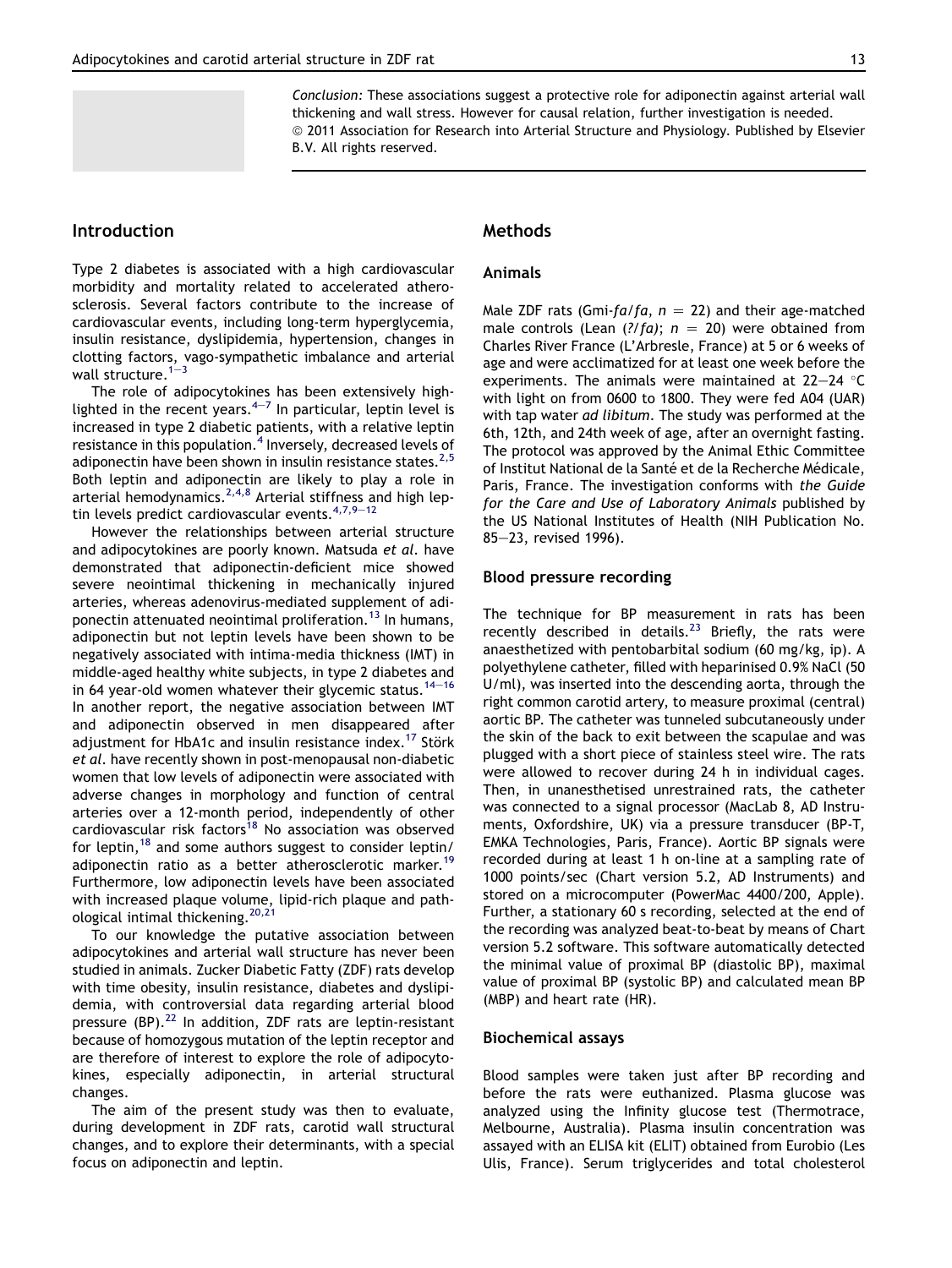were determined using the IL Test (Instrumentation Laboratory, Milano, Italy) and serum free fatty acids were measured by spectrometric method using the Wako NEFA C Test (Wako Chemicals, Neuss, Germany). The index of insulin resistance was appreciated by the homeostatic model assessment (HOMA). Serum leptin and total adiponectin concentrations were assessed with mouse leptin and adiponectin RIA kits, respectively (Linco Research CAT # HZDP-61HK, St. Charles, MO, USA).

#### Carotid wall histomorphometry

The left carotid artery was carefully excised. A 1-cm long sample was perfused in vitro with 10% formol containing phosphate-buffered saline at its individual peripheral MBP to provide the tissue fixation closest to the physiological in situ state of the vessel. To that purpose, the carotid segment was mounted in a specially designed organ chamber and connected to a perfusion line both containing 10% formol phosphate-buffered saline. The carotid segment was submitted constantly to the MBP of the animal for 20 min. The sample was secondarily dehydrated and then embedded in paraffin. Two sections (6  $\mu$ m thickness) were cut and stained with orceine for double-blind measurement of carotid external (EP) and internal (IP) perimeters, and medial thickness (h, the distance between the external and the internal elastic laminae was measured 4 times and the average was calculated;  $\mu$ m). All the measurements (Fig. 1), including luminal cross-sectional area (LCSA =  $IP<sup>2</sup>/$  $4\pi$ ), were performed with a computer-directed colour analysis (Quant'image software, Talence, France). Mean internal diameter (Di =  $IP/\pi$ ), medial cross-sectional area  $(MCSA = (EP<sup>2</sup>/4 \pi)$ -LCSA), wall stress  $(WS = MBP \times Di/2h;$ Lamé's equation) were also calculated. The radius/medial thickness ratio (R/h with  $R = Di/2$ ) was calculated. Elastin content was quantified according to the analysis of optic density.



Figure 1 Schematic representation of a section of carotid artery for the determination of histomorphometric parameters: h, medial thickness; Di, mean internal diameter; LCSA, luminal cross-sectional area; MCSA, medial cross-sectional area.

#### Statistical analyses

Results are given as means  $\pm$  SEM. Two ways ANOVA followed by a Fischer Protected Least Significant Difference (PLSD) tests for multiple comparisons were used to assess the significance of the results. To evaluate the major determinants of medial thickness, MCSA, LCSA and wall stress, robust stepwise regression analysis was used. Variables entered in the model were body weight, age, MBP (except for wall stress) and adipocytokines (adiponectin for ZDF rats, leptin for Lean rats). The statistical analysis was performed with NCSS 6.0 package software (Hintze JL, Kaysville, Utah, USA). A p value  $< 0.05$  was considered as statistically significant.

# Results

#### Body weight and biochemical parameters

Table 1 shows the changes in body weight and biochemical parameters with age in the two strains. ZDF rats were overweight compared with Lean control rats at wks 6 and 12, but underweight at wk 24. They were diabetic at wk 12 and 24 but not at wk 6, with hyperinsulinemia at 6 and 12 wks but not at wk 24. Plasma lipid levels were higher in ZDF rats as compared with Lean rats at every age. The index of insulin resistance, HOMA, was higher in ZDF rats compared to Lean rats, whatever the age, but was significantly reduced at wk 24 of age as compared to wk 12 of age. Adiponectin levels significantly and progressively decreased with age in the ZDF rats, whereas it did not change with age in the Lean control rats. The significant interaction shows that in ZDF rats, adiponectin was significantly higher at wk 6, but lower at wk 12 and 24 as compared to their controls. Leptin levels were higher in ZDF rats than in Lean rats at wks 6 and 12. Leptin/adiponectin ratio was higher at every age in ZDF rats than in Lean rats.

### Blood pressure, carotid histomorphometric parameters and wall stress

Table 2 and Fig. 2 show the changes in systolic BP and carotid arterial structure with ageing in each strain. Systolic BP was similar in ZDF and Lean rats at wks 6, 12 and 24, with an increase between wks 6 and 12, and stability between wks 12 and 24. The same profile was observed for diastolic BP and MBP (results not shown). Wall stress was lower in ZDF rats and increased with age, especially in Lean rats. R/h ratio was lower in ZDF than in Lean rats (strain effect  $<$  0.001) whereas elastin content was similar and stable with ageing in both strains (Table 2). Medial thickness was higher in ZDF rats than in Lean rats only at wk 12, and increased significantly ( $p < 0.001$ ) with age in both strains. LCSA was significantly lower in ZDF rats than in Lean rats (strain effect  $< 0.001$ ) at wks 6 and 12. MCSA was similar in the 2 strains and significantly increased with age in both strains (age effect  $< 0.001$ ) (Fig. 2).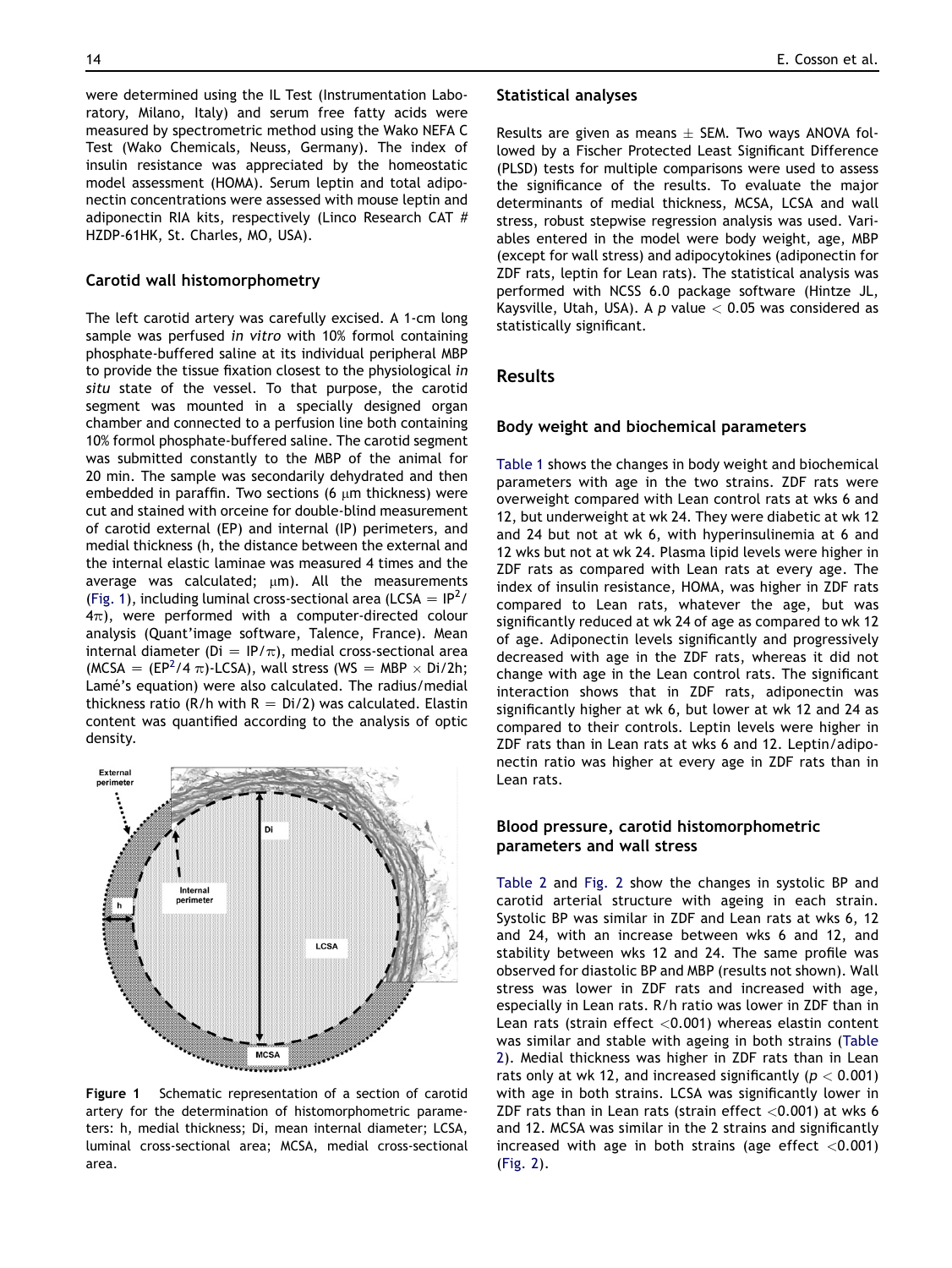|                               | Strain     | Age (weeks)                |                                |                               | p value (ANOVA) |         |             |
|-------------------------------|------------|----------------------------|--------------------------------|-------------------------------|-----------------|---------|-------------|
|                               |            | 6                          | 12                             | 24                            | <b>Strain</b>   | Age     | Interaction |
| Number of rats                | ZDF        | $\overline{7}$             | $\overline{7}$                 | 8                             |                 |         |             |
|                               | Lean       | $\overline{7}$             | 7                              | 6                             |                 |         |             |
| Body weight (g)               | ZDF        | $140 \pm 6$                | $326 \pm 4^b$                  | $357 \pm 8^{\circ}$           | 0.165           | < 0.001 | < 0.001     |
|                               | Lean       | 120 $\pm$ 4 <sup>a</sup>   | $290 \pm 6^{a,b}$              | 392 $\pm 8^{a,b}$             |                 |         |             |
| Plasma glucose level (mmol/l) | ZDF        | $7.79 \pm 0.19$            | $21.7 \pm 1.5^{\rm b}$         | $30.1 \pm 1.7^{\rm b}$        | < 0.001         | < 0.001 | < 0.001     |
|                               | Lean       | $7.02 \pm 0.32$            | $7.64 \pm 0.18^a$              | $9.05 \pm 0.35^{a,b}$         |                 |         |             |
| Plasma insulin level (pmol/l) | ZDF        | $337 \pm 38$               | $672 \pm 102^b$                | $287 \pm 45$                  | < 0.001         | < 0.001 | < 0.001     |
|                               | Lean       | $42 \pm 5^a$               | $130 \pm 18^{a,b}$             | $243 \pm 15^{6}$              |                 |         |             |
| Total cholesterol (mmol/l)    | <b>ZDF</b> | $2.60 \pm 0.10$            | $3.24 \pm 0.17^b$              | 5.07 $\pm$ 0.35 <sup>b</sup>  | < 0.001         | < 0.001 | < 0.001     |
|                               | Lean       | $1.91 \pm 0.10^a$          | $1.83 \pm 0.05^a$              | $2.56 \pm 0.07^{\rm a,b}$     |                 |         |             |
| Triglycerides (mmol/l)        | ZDF        | $0.47 \pm 0.08$            | $2.58 \pm 0.56^b$              | $0.83 \pm 0.18^{\rm b}$       | < 0.001         | < 0.001 | < 0.001     |
|                               | Lean       | $0.27 \pm 0.04^{\text{a}}$ | $0.29 \pm 0.05^a$              | $0.27 \pm 0.03^a$             |                 |         |             |
| Free fatty acids (mmol/l)     | <b>ZDF</b> | $1.36 \pm 0.16$            | $3.13 \pm 0.32^b$              | $1.92 \pm 0.18^b$             | < 0.001         | < 0.001 | < 0.001     |
|                               | Lean       | $0.84 \pm 0.08^{\text{a}}$ | $0.95 \pm 0.06^a$              | $0.97 \pm 0.06^a$             |                 |         |             |
| <b>HOMA</b>                   | ZDF        | $16.29 \pm 8.19$           | $89.19 + 8.19^{b}$             | 55.10 $\pm$ 7.66 <sup>b</sup> | < 0.001         | < 0.001 | < 0.001     |
|                               | Lean       | $1.81 \pm 8.19^a$          | 5.72 $\pm$ 7.22 <sup>a,b</sup> | $13.47 \pm 8.84^{a,b}$        |                 |         |             |
| Leptin $(ng/ml)$              | ZDF        | $10.20 \pm 1.22$           | $9.66 \pm 0.34$                | $8.89 \pm 0.93$               | < 0.001         | < 0.01  | < 0.001     |
|                               | Lean       | $1.31 \pm 0.18^a$          | $2.91 \pm 0.41^a$              | $7.67 \pm 0.84$               |                 |         |             |
| Adiponectin $(\mu g/ml)$      | ZDF        | $18.71 \pm 1.43$           | $6.00 \pm 0.62^b$              | $3.21 \pm 0.45^{\circ}$       | 0.095           | < 0.001 | < 0.001     |
|                               | Lean       | $8.24 \pm 0.96^a$          | $8.40 \pm 1.26^{\circ}$        | 7.15 $\pm$ 0.85 <sup>a</sup>  |                 |         |             |
| Leptin/adiponectin ratio      | ZDF        | $0.57 \pm 0.09$            | $1.76 \pm 0.26^{\circ}$        | $2.93 \pm 0.35^{b}$           | $<$ 0.001       | < 0.001 | < 0.001     |
|                               | Lean       | $0.17 \pm 0.02^a$          | $0.37 + 0.06^{a,b}$            | $1.17 \pm 0.19^{a,b}$         |                 |         |             |

Data are mean  $+$  SEM.

HOMA, homeostatic model assessment.<br> $\frac{a}{p}$   $p < 0.05$  versus ZDF at the same age.

 $\overline{p}$  b p < 0.05 versus week 6 for the same strain.

# Correlations between arterial structural parameters and adipocytokines

Table 3 shows the univariate correlations in the overall series of rats and in ZDF rats and Lean rats considered separately. Medial thickness correlated positively with age, body weight and MBP (except in Lean rats taken separately). Similar correlations were observed between LCSA or MCSA and age, body weight and MBP. Wall stress correlated with body weight and age (except in Lean rats considered separately) (Table 3).

Adiponectin significantly and negatively correlated to medial thickness, LCSA, MCSA and wall stress in the overall population and in particular in ZDF rats. There were no correlations in Lean rats considered separately (Table 3). In contrast, leptin significantly and positively correlated to medial thickness, LCSA and MCSA, only in Lean rats considered separately. No correlation was observed

|                                | Strain     | Age (weeks)     |                   |                          | p value (ANOVA) |         |             |
|--------------------------------|------------|-----------------|-------------------|--------------------------|-----------------|---------|-------------|
|                                |            | 6               | 12                | 24                       | <b>Strain</b>   | Age     | Interaction |
| Number of rats                 | <b>ZDF</b> | 7               | 7                 | 8                        |                 |         |             |
|                                | Lean       |                 | 7                 | 6                        |                 |         |             |
| Systolic blood pressure (mmHg) | <b>ZDF</b> | $121 + 3$       | $131 + 5^b$       | 136 $\pm$ 3 <sup>b</sup> | 0.069           | < 0.001 | 0.916       |
|                                | Lean       | $125 + 4$       | $138 + 3^{b}$     | $140 + 3^{b}$            |                 |         |             |
|                                | Lean       | $69.5 + 2.5$    | $84.5 + 2.5^b$    | $102.2 + 2.5^{\circ}$    |                 |         |             |
| Wall stress (mmHg)             | ZDF        | $750 + 27$      | $882 + 21^{b}$    | $926 + 41^{b}$           | < 0.001         | < 0.001 | 0.168       |
|                                | Lean       | $834 + 49$      | $1082 + 28^{a,b}$ | $993 + 40^{b}$           |                 |         |             |
| Radius/medial thickness ratio  | <b>ZDF</b> | $7.66 + 0.31$   | $7.69 + 0.22$     | $7.95 + 0.29$            | < 0.001         | 0.158   | 0.089       |
|                                | Lean       | $8.20 \pm 0.20$ | $9.16 + 0.17^a$   | $8.37 + 0.34$            |                 |         |             |
| Elastin content (%)            | ZDF        | $23 + 1$        | $24 \pm 2$        | $21 + 3$                 | 0.837           | 0.177   | 0.716       |
|                                | Lean       | $21 + 3$        | $25 + 1$          | $21 \pm 1$               |                 |         |             |

Table 2 Blood pressure, carotid histomorphometry and wall stress in ZDF rats and their Lean controls.

Data are mean  $\pm$  SEM.<br><sup>a</sup>  $p < 0.05$  versus ZDF at the same age.<br><sup>b</sup>  $p < 0.05$  versus week 6 for the same strain.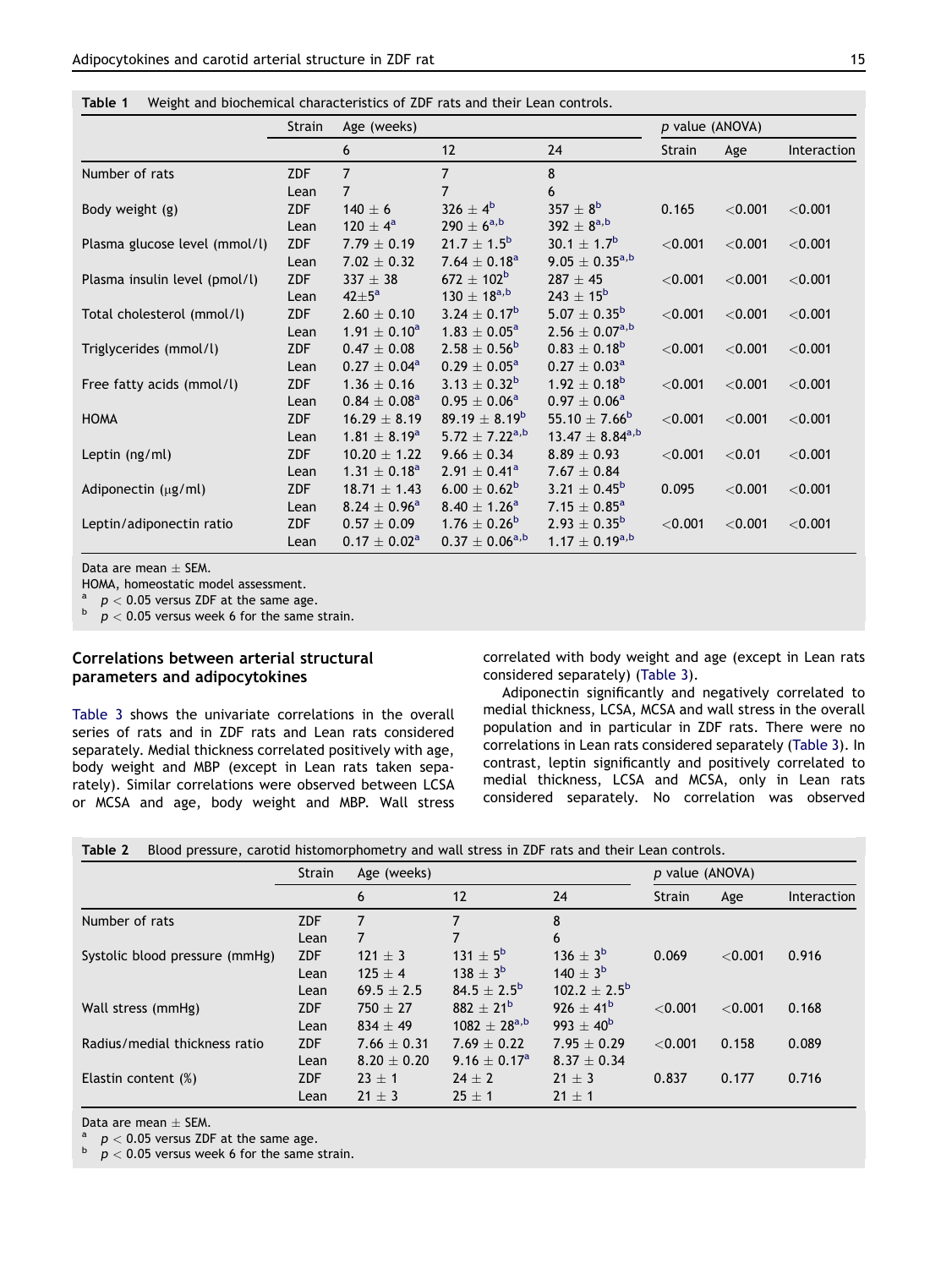

Figure 2 Representative histological images of carotid arteries of a Lean and a ZDF rat at 12 weeks old (orceine staining; x10 and x40) showing significant decrease in luminal cross-sectional area (LCSA) and increase in medial thickness in ZDF rats. The changes of the mean values of medial thickness, LCSA and media cross-sectional area (MCSA) are presented at the bottom. Each bar is the mean  $\pm$  SEM of 6–8 rats. Full bars, Lean rats; open bars, ZDF rats.  $*p < 0.001$  compared to 6 weeks for the same strain;  $/p < 0.05$ compared to Lean rats at the same age.

|                              | All rats     |         | ZDF rats |         | Lean rats    |         |
|------------------------------|--------------|---------|----------|---------|--------------|---------|
|                              | $\mathsf{r}$ | p value | r        | p value | $\mathsf{r}$ | p value |
| <b>Medial thickness</b>      |              |         |          |         |              |         |
| Age                          | 0.68         | < 0.001 | 0.59     | < 0.01  | 0.83         | < 0.001 |
| Body weight                  | 0.73         | < 0.001 | 0.78     | < 0.001 | 0.73         | < 0.001 |
| Mean blood pressure          | 0.59         | < 0.001 | 0.86     | < 0.001 | 0.39         | 0.235   |
| Adiponectin                  | $-0.50$      | < 0.01  | $-0.73$  | < 0.001 | $-0.13$      | 0.611   |
| Leptin                       | 0.35         | < 0.05  | $-0.15$  | 0.553   | 0.73         | < 0.001 |
| Leptin/Adiponectin ratio     | 0.56         | < 0.001 | 0.56     | < 0.05  | 0.58         | < 0.01  |
| Luminal cross-sectional area |              |         |          |         |              |         |
| Age                          | 0.74         | < 0.001 | 0.75     | < 0.001 | 0.82         | < 0.001 |
| Body weight                  | 0.83         | < 0.001 | 0.87     | < 0.001 | 0.91         | < 0.001 |
| Mean blood pressure          | 0.69         | < 0.001 | 0.69     | < 0.001 | 0.70         | < 0.001 |
| Adiponectin                  | $-0.64$      | < 0.001 | $-0.87$  | < 0.001 | $-0.14$      | 0.599   |
| Leptin                       | $-0.01$      | 0.964   | $-0.35$  | 0.160   | 0.75         | < 0.001 |
| Leptin/Adiponectin ratio     | 0.33         | < 0.05  | 0.57     | < 0.05  | 0.75         | < 0.001 |
| Media cross-sectional area   |              |         |          |         |              |         |
| Age                          | 0.77         | < 0.001 | 0.90     | < 0.001 | 0.64         | < 0.01  |
| Body weight                  | 0.88         | < 0.001 | 0.77     | < 0.001 | 0.91         | < 0.001 |
| Mean blood pressure          | 0.68         | < 0.001 | 0.86     | < 0.001 | 0.60         | < 0.001 |
| Adiponectin                  | $-0.59$      | < 0.001 | $-0.83$  | < 0.001 | $-0.15$      | 0.551   |
| Leptin                       | 0.22         | 0.215   | $-0.21$  | 0.414   | 0.78         | < 0.001 |
| Leptin/Adiponectin ratio     | 0.49         | < 0.01  | 0.57     | < 0.05  | 0.76         | < 0.001 |
| Wall stress                  |              |         |          |         |              |         |
| Age                          | 0.43         | < 0.01  | 0.65     | < 0.01  | 0.38         | 0.113   |
| Body weight                  | 0.57         | < 0.001 | 0.78     | < 0.001 | 0.58         | < 0.01  |
| Adiponectin                  | $-0.43$      | < 0.05  | $-0.79$  | < 0.001 | 0.12         | 0.658   |
| Leptin                       | $-0.18$      | 0.319   | $-0.34$  | 0.185   | 0.38         | 0.130   |
| Leptin/Adiponectin ratio     | 0.12         | 0.496   | 0.48     | < 0.05  | 0.40         | 0.113   |

Table 3 Univariate correlations with carotid wall histomorphometric parameters.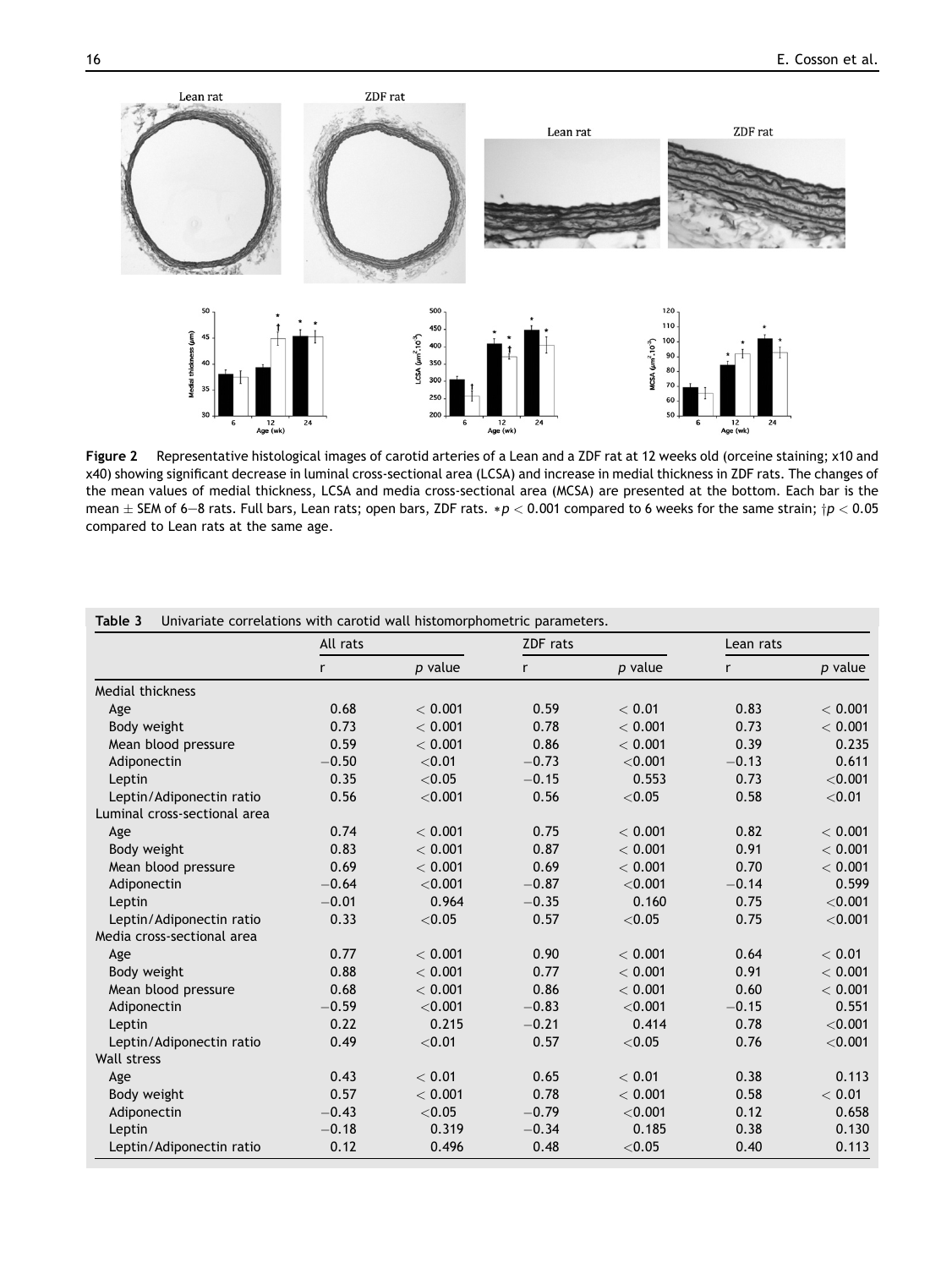between wall stress and leptin (Table 3). The leptin/adiponectin ratio significantly and positively correlated to medial thickness, LCSA and MCSA, but not with wall stress, except in ZDF rats considered separately (Table 3).

Table 4 shows the results of stepwise regression analyses for the determinants of arterial structural parameters in ZDF and in Lean rats. In ZDF rats, MBP and body weight were the only determinants of medial thickness and MCSA, respectively whereas adiponectin was the only independent determinant of LCSA and wall stress. In Lean rats, age and body weight were significant determinants of medial thickness and, LCSA and MCSA, respectively. The two variables were independently associated to wall stress, explaining 34% and 17% of its variance, respectively. Adjustment to other cardiovascular risk factors as total cholesterol and HOMA did not change these results in both ZDF and Lean rats (not shown).

#### **Discussion**

The present study evaluated vascular wall structure and wall stress in ZDF rats and investigated the correlations with adipocytokines in this model of type 2 diabetes characterized by a leptin resistance. In contrast to their Lean controls, leptin levels were high but did not increase with ageing along with fat mass. Conversely, adiponectin levels decreased with ageing in ZDF rats, but did not change in Lean rats. Carotid histomorphometric analysis showed that LCSA was lower in ZDF rats compared to Lean rats and that medial thickness tended to increase earlier in ZDF rats than in Lean rats. Lower LCSA together with similar medial thickness may suggest that the intima was larger in ZDF rats than in Lean rats. Furthermore, the lower R/h ratio observed in ZDF rats than in Lean rats suggested a eutrophic internal remodeling in the formers. Simultaneously, BP was similar in both strains at every age as we previously reported. $^{23}$  As a result, wall stress was lower in ZDF rats than in Lean rats. Finally, the major finding of our study was that adiponectin negatively correlated with medial thickness, LCSA, MCSA and wall stress. These correlations were especially observed in ZDF rats, independently of body weight, age and MBP. Conversely, independent positive correlations between leptin and LCSA and between leptin and MCSA were observed in Lean rats.

Compared to Lean rats, ZDF rats revealed to be heavier from 7 to 23 wks old. They had similar body weight as Lean rats between 20 and 31 wks old and became lighter than Lean rats between 28 and 36 wks old.<sup>24,25</sup> Likewise, Szöcs et al. have recently shown that body weight gain in ZDF rats was linear and high from 7 to 12.5 weeks  $(0-150 \text{ g})$  but became very less between 15.5 and 18 weeks olds (15 and 5 g).<sup>26</sup> Our results are therefore in accordance with the literature as our ZDF rats were heavier than Lean rats at 6 and 12 wks old but lighter than Lean rats at 24 wks old.

Body weight may play an important role in arterial structural parameters. Indeed, in obese subjects and type 2 diabetic patients, IMT is higher than in controls and is associated to body weight.<sup>15</sup> In the present experiments, the lower LCSA together with similar medial thickness suggests that the intima was larger in ZDF rats than in Lean rats. As in humans, in Lean rats, body weight was associated to LCSA, MCSA and wall stress, independently of MBP, age or leptin. By contrast, in ZDF rat, body weight was associated only to MCSA, whereas adiponectin is the major determinant of LCSA and wall stress. These results suggest that in type 2 diabetes, adiponectin may play a major role in arterial structural changes whereas body weight, but not leptin may be the major determinant of arterial structure in obesity.

Adipose tissue is not only a simple energy pool, but also secretes metabolic hormones, enzymes, anti-fibrinolytic proteins, and inflammatory cytokines.<sup>6,27</sup> In contrast to adiponectin, other adipocytokines, including leptin, are markedly up regulated in obesity. Despite higher concentrations, the inhibitory effect on food intake of leptin is not enhanced, suggesting a leptin resistance.<sup>2,4</sup> The model of ZDF rats is therefore interesting since these rats genetically resist to leptin.<sup>22</sup> As a result, we showed, as others, that leptin levels were high in this model and did not increase in parallel with adipose tissue growth.<sup>28</sup> In agreement with the leptin resistance, leptin did not correlate in ZDF rats with histomorphometric parameters. In contrast, positive correlations were observed in Lean rats between leptin levels and medial thickness, LCSA and MCSA. The correlation with LCSA and MCSA disappeared in the stepwise regression analysis when body weight was introduced as an independent variable, suggesting that in Lean rats, body weight influences more arterial structure than leptin.

In humans no correlation was found between leptin and IMT in post-menopausal women, in type 2 diabetic patients or in controls.<sup>15,18</sup> Furthermore, leptin-deficient ob/ob mice develop only small lesion after arterial injury even if kept on atherogenic diet despite severe obesity and proatherogenic metabolic profile. Administration of leptin enhances lesion formation in wild type and ob/ob mice, despite reducing body weight and plasma lipids and improving insulin sensitivity.<sup>29</sup> These experiments and others have suggested that leptin promotes remodeling and neointimal growth; with a protective effect due to leptin resistance<sup>30</sup> and that adipocytokines may play a crucial role, which is expected to be emphasized in case of leptin resistance.

One of the most interesting features of adiponectin is that its adipose tissue expression and plasma concentration are reduced in overweight and obese subjects. $31$  In the present study, adiponectin decreased accordingly with age in ZDF rats as previously reported.<sup>32</sup> However, despite a higher body weight than, and similar plasma glucose level as Lean rats, a high level of plasma adiponectin was observed in ZDF rats at 6 wks old. This seems unexpected. Nonetheless, Szöcs et al. have shown a negative association between plasma glucose and plasma adiponectin in ZDF rats and have suggested that the impact of metabolic deterioration on circulating adiponectin is by far superior to established direct influences of body weight.<sup>26</sup> Therefore, the changes in biochemical parameters observed in the present experiments are in agreement with those reported by others.<sup>24,26</sup>

In the present study, in ZDF rats, adiponectin correlated with MCSA, LCSA and wall stress, independently of age and BP. In humans, a negative correlation was also observed between adiponectin and IMT in post-menopausal women whatever their glucose status,<sup>16,18</sup> in middle-aged healthy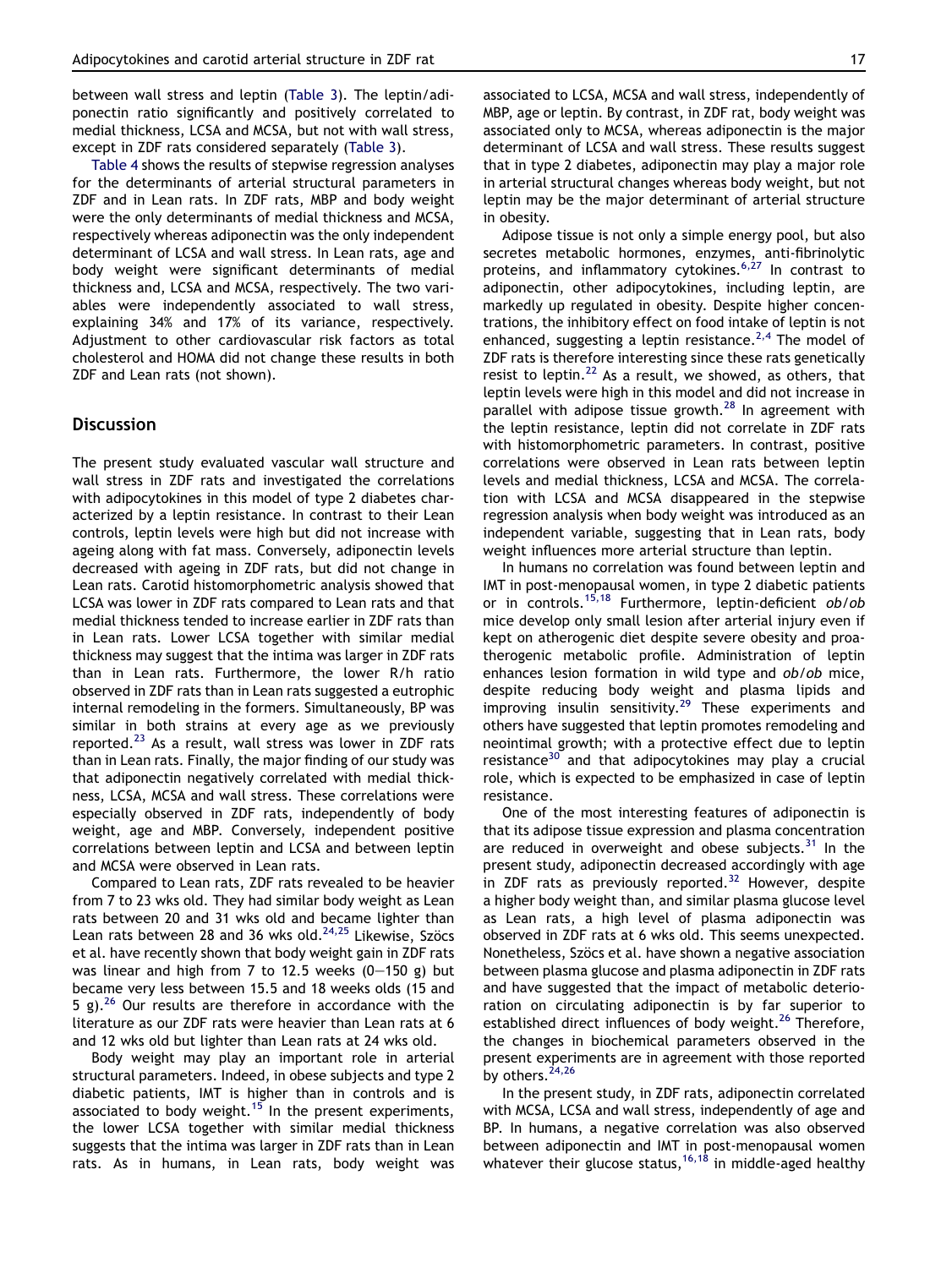| Variable                     | ZDF rats  |                              |                 |          |                              | Lean rats                    |                              |                 |          |           |
|------------------------------|-----------|------------------------------|-----------------|----------|------------------------------|------------------------------|------------------------------|-----------------|----------|-----------|
|                              | $\ln$     | Standard coefficient         | $R^2$ increment | t value  | p value                      | ln                           | Standard coefficient         | $R^2$ increment | t value  | p value   |
| Medial thickness             |           |                              |                 |          |                              |                              |                              |                 |          |           |
| Mean blood pressure          | Yes       | 0.867                        | 0.752           | 6.737    | < 0.001                      | <b>No</b>                    |                              | 0.023           | 1.083    | 0.297     |
| Body weight                  | <b>No</b> |                              | 0.017           | 1.008    | 0.330                        | <b>No</b>                    |                              | 0.009           | 0.679    | 0.500     |
| Adiponectin                  | <b>No</b> |                              | 0.013           | 0.879    | 0.394                        |                              |                              |                 |          |           |
| Leptin                       |           |                              |                 |          |                              | <b>No</b>                    |                              | 0.014           | 0.836    | 0.417     |
| Age                          | <b>No</b> |                              | 0.007           | 0.628    | 0.540                        | Yes                          | 0.840                        | 0.706           | 6.002    | < 0.001   |
|                              |           | Adjusted global $R^2 = 0.75$ |                 |          |                              |                              | Adjusted global $R^2 = 0.71$ |                 |          |           |
| Luminal cross-sectional area |           |                              |                 |          |                              |                              |                              |                 |          |           |
| Mean blood pressure          | No        |                              | 0.009           | 0.718    | 0.485                        | No                           |                              | 0.005           | 0.687    | 0.503     |
| Body weight                  | <b>No</b> |                              | 0.010           | 0.776    | 0.450                        | Yes                          | 0.915                        | 0.838           | 8.803    | $<$ 0.001 |
| Adiponectin                  | Yes       | $-0.871$                     | 0.759           | $-0.868$ | < 0.001                      |                              |                              |                 |          |           |
| Leptin                       |           |                              |                 |          |                              | <b>No</b>                    |                              | 0.000           | 0.102    | 0.920     |
| Age                          | <b>No</b> |                              | 0.007           | 0.670    | 0.514                        | <b>No</b>                    |                              | 0.004           | 0.604    | 0.556     |
|                              |           | Adjusted global $R^2 = 0.76$ |                 |          |                              |                              | Adjusted global $R^2 = 0.84$ |                 |          |           |
| Media cross-sectional area   |           |                              |                 |          |                              |                              |                              |                 |          |           |
| Mean blood pressure          | No        |                              | 0.014           | 0.919    | 0.374                        | <b>No</b>                    |                              | 0.002           | 0.478    | 0.640     |
| Body weight                  | Yes       | 0.865                        | 0.749           | 6.684    | $<$ 0.001                    | Yes                          | 0.928                        | 0.862           | 9.667    | < 0.001   |
| Adiponectin                  | No        |                              | 0.000           | 0.025    | 0.981                        |                              |                              |                 |          |           |
| Leptin                       |           |                              |                 |          |                              | <b>No</b>                    |                              | 0.000           | 0.127    | 0.901     |
| Age                          | <b>No</b> |                              | 0.001           | 0.211    | 0.836                        | <b>No</b>                    |                              | 0.019           | 1.475    | 0.162     |
| Adjusted global $R^2 = 0.75$ |           |                              |                 |          | Adjusted global $R^2 = 0.86$ |                              |                              |                 |          |           |
| Wall stress                  |           |                              |                 |          |                              |                              |                              |                 |          |           |
| Body weight                  | No        |                              | 0.007           | 0.496    | 0.628                        | Yes                          | 1.732                        | 0.339           | 3.095    | < 0.01    |
| Adiponectin                  | Yes       | $-0.785$                     | 0.616           | $-4.904$ | < 0.001                      |                              |                              |                 |          |           |
| Leptin                       |           |                              |                 |          |                              | <b>No</b>                    |                              | 0.005           | 0.371    | 0.717     |
| Age                          | <b>No</b> |                              | 0.005           | 0.415    | 0.684                        | Yes                          | $-1.224$                     | 0.169           | $-2.187$ | < 0.05    |
|                              |           | Adjusted global $R^2 = 0.62$ |                 |          |                              | Adjusted global $R^2 = 0.50$ |                              |                 |          |           |

|  |  | Table 4 Stepwise regression analysis of the determinants of arterial structural parameters in ZDF rats and their Lean controls. |
|--|--|---------------------------------------------------------------------------------------------------------------------------------|
|  |  |                                                                                                                                 |

In, entering or removal of variable after stepwise regression; Yes, variable entering in stepwise regression model; No, variable is removed after stepwise regression. Adiponectin was used only in ZDF and leptin only in Lean rats.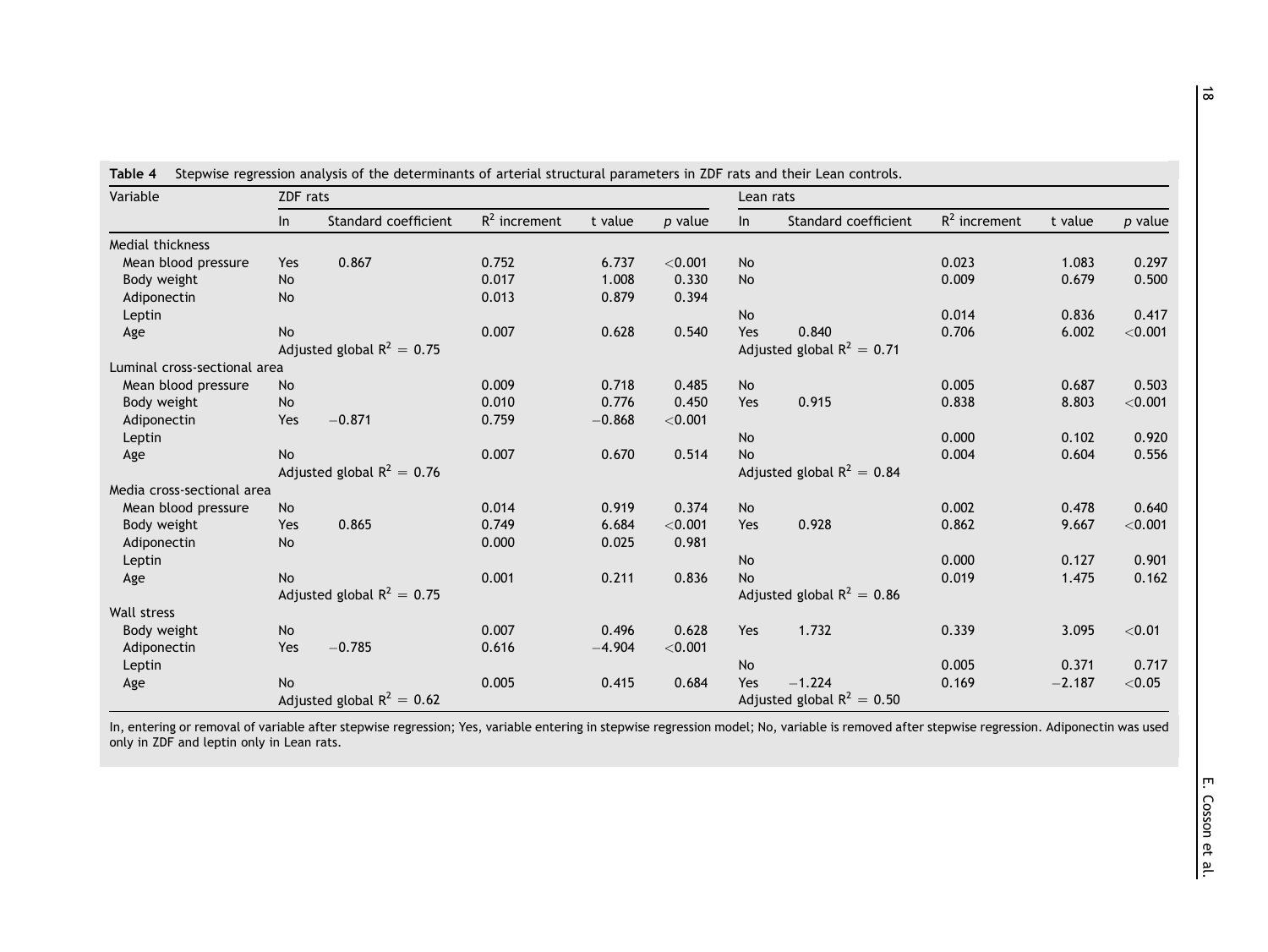white subjects, $^{14}$  in patients with coronary arterial disease,  $33$  in men<sup>17</sup> and in people with  $34$  or without diabetes.<sup>15</sup> Such an association does not mean a causal relationship. Therefore, animal studies might further highlight the potential role of adiponectin on vessel wall structure as shown in adiponectin-deficient mice and in rabbits.<sup>13,35</sup> In the latter, local transfer of adiponectin gene in aorta adventitia or intima reduced the development of atherosclerotic plaques.

The role played by adiponectin may be multifactorial. First, adiponectin has been shown to exhibit antiproliferative properties. This effect may be exerted through inhibition of growth factors.<sup>36,37</sup> Adiponectin has been reported to inhibit angiogenesis, endothelial cell proliferation and migration and to be tightly related to endothelial function. $38-41$  When the vascular endothelium is injured, adiponectin accumulates in the subintimal space of the arterial wall through its interaction with collagen in the vascular intima.<sup>42</sup> Adiponectin inhibits tumor necrosis factor (TNF)  $\alpha$ -induced monocyte adhesion and expression of endothelial-leucocyte adhesion molecule 1 (E-selectin), vascular cell adhesion molecule-1 (VCAM-1) $43$  and intracellular adhesion molecule-1 (ICAM-1) on the endothelium.44 Recently it has been shown that adiponectin exerts an NO-dependent vasodilatation in resistance arteries of Lean rats but not ZDF rats, and this may contribute to endothelium dysfunction in ZDF rats, leading to the changes observed in arterial structure.<sup>45</sup> Adiponectin also suppresses lipid accumulation in monocyte-derived macrophages through the suppression of macrophage scavenger receptor expression.<sup>13</sup> Finally, adiponectin may also play a beneficial role through a decrease in arterial stiffness, <sup>46</sup> as suggested by a negative correlation between these parameters in patients with hypertension, $9$  metabolic syndrome<sup>47</sup> and in Black asymptomatic young adults.<sup>48</sup> Furthermore, the changes in arterial stiffness under glitazones or metformin correlate negatively with changes in plasma adiponectin levels.<sup>10</sup>

In conclusion, the different associations observed between arterial structure and adipocytokines in ZDF rats, a model of insulin resistance, although not providing a direct causal relationship, strongly suggest that adiponectin may play a protective role against arterial wall thickening and wall stress and that the balance between leptin and adiponectin may be crucial in obesity-related arterial structural changes. The data further suggest that modifying adiponectin levels may be beneficial against cardio-metabolic disease. $3$  In this respect, further experiments remained to be performed to draw a clear-cut conclusion.

# Competing interests

The authors declare that they have no competing interests.

### Acknowledgments

We thank Mrs Monique Herissé for assistance in the investigations.

# References

- 1. Safar ME. Systolic blood pressure, pulse pressure and arterial stiffness as cardiovascular risk factors. Curr Opin Nephrol Hypertens 2001;10:257-61.
- 2. Valensi P, Chanu B, Cosson E. Obesity, metabolic syndrome, diabetes and arterial hypertension. Immun Endoc Metab Agents Med Chem 2006;6:407-23.
- 3. Szmitko PE, Teoh H, Stewart DJ, Verma S. Adiponectin and cardiovascular disease: state of the art? Am J Physiol Heart Circ Physiol 2007; 292: H1655-63.
- 4. Beltowski J. Leptin and atherosclerosis. Atherosclerosis 2006;  $189.47 - 60$
- 5. Okamoto Y, Kihara S, Funahashi T, Matsuzawa Y, Libby P. Adiponectin: a key adipocytokine in metabolic syndrome. Clin Sci 2006;110:267-78.
- 6. Fantuzzi G, Mazzone T. Adipose tissue and atherosclerosis: exploring the connection. Arterioscler Thromb Vasc Biol 2007; 27:996-1003.
- 7. Antoniades C, Antonopoulos AS, Tousoulis D, Stefanadis C. Adiponectin: from obesity to cardiovascular disease. Obes Rev 2009;10(3):269-79.
- 8. Ohashi K, Kihara S, Ouchi N, Kumada M, Fujita K, Hiuge A, et al. Adiponectin replenishment ameliorates obesity-related hypertension. Hypertension 2006;47:1108-16.
- 9. Mahmud A, Feely J. Adiponectin and arterial stiffness. Am J Hypertens 2005;18:1543-8.
- 10. Araki T, Emoto M, Teramura M, Yokoyama H, Mori K, Hatsuda S, et al. Effect of adiponectin on carotid arterial stiffness in type 2 diabetic patients treated with pioglitazone and metformin. Metab Clin Exp 2006;55:996-1001.
- 11. Snijder MB, Flyvbjerg A, Stehouwer CDA, Frystyk J, Henry RMA, Seidell JC, et al. Relationship of adiposity with arterial stiffness as mediated by adiponectin in older men and women: the Hoorn Study. Eur J Endocrinol 2009;160:387-95.
- 12. Windham BG, Griswold ME, Farasat SM, Ling SM, Carlson O, Egan JM, et al. Influence of leptin, adiponectin, and resistin on the association between abdominal adiposity and arterial stiffness. Am J Hypertens  $2010; 23:501 - 7$ .
- 13. Matsuda M, ShimomuraI, Sata M, Arita Y, Nishida M, Maeda N, et al. Role of adiponectin in preventing vascular stenosis. The missing link of adipo-vascular axis. J Biol Chem  $2002;277:37487-91$ .
- 14. Iglseder B, Mackevics V, Stadlmayer A, Tasch G, Ladurner G, Paulweber B. Plasma adiponectin levels and sonographic phenotypes of subclinical carotid artery atherosclerosis: data from the SAPHIR Study. Stroke 2005;36:2577-82.
- 15. Dullaart RPF, de Vries R, van Tol A, Sluiter WJ. Lower plasma adiponectin is a marker of increased intima-media thickness associated with type 2 diabetes mellitus and with male gender. Eur J Endocrinol 2007;156:387-94.
- 16. Behre CJ, Brohall G, Hulthe J, Wikstrand J, Fagerberg B. Are serum adiponectin concentrations in a population sample of 64-year-old Caucasian women with varying glucose tolerance associated with ultrasound-assessed atherosclerosis? J Intern Med 2006;260:238-44.
- 17. Nilsson PM, Engström G, Hedblad B, Frystyk J, Persson MM, Berglund G, et al. Plasma adiponectin levels in relation to carotid intima media thickness and markers of insulin resistance. Arterioscler Thromb Vasc Biol 2006;26:2758-62.
- 18. Störk S, Bots ML, Angerer P, von Schacky C, Grobbee DE, Angermann CE, et al. Low levels of adiponectin predict worsening of arterial morphology and function. Atherosclerosis 2007;194:e147-53.
- 19. Kotani K, Sakane N, Saiga K, Kurozawa Y. Leptin: adiponectin ratio as an atherosclerotic index in patients with type 2 diabetes: relationship of the index to carotid intima-media thickness. Diabetologia 2005;48:2684-6.